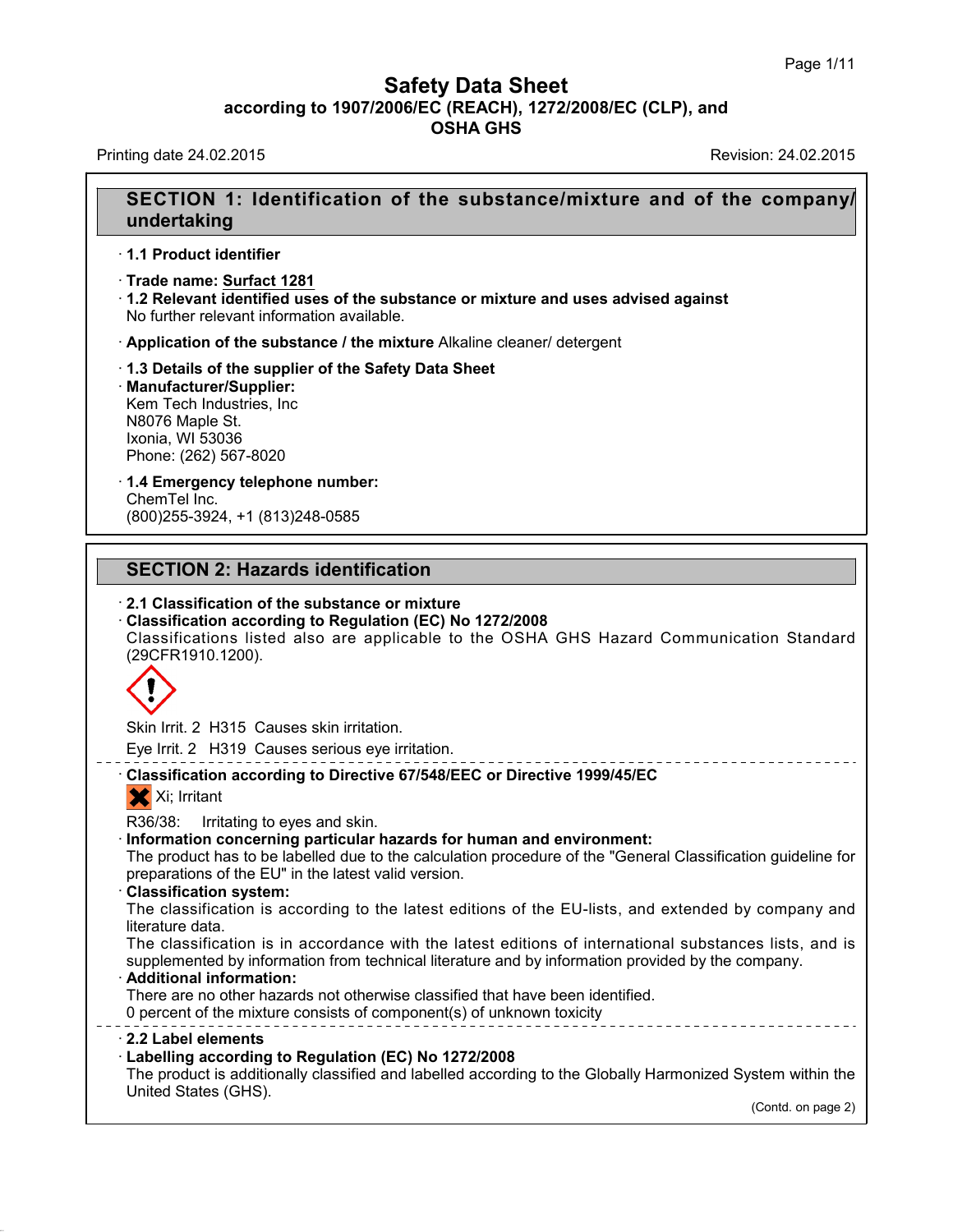Printing date 24.02.2015 **Revision: 24.02.2015** 

40.1.0

| (Contd. of page 1)<br>The product is classified and labelled according to the CLP regulation.<br><b>Hazard pictograms</b><br>GHS07<br>· Signal word Warning<br>· Hazard-determining components of labelling:<br>Disodium Metasilicate Pentahydrate<br>tetrasodium ethylenediaminetetraacetate<br><b>Hazard statements</b><br>H315 Causes skin irritation.<br>H319 Causes serious eye irritation.<br>· Precautionary statements<br>P280<br>Wear protective gloves / eye protection.<br>P264<br>Wash thoroughly after handling.<br>P305+P351+P338 IF IN EYES: Rinse cautiously with water for several minutes. Remove contact lenses, if<br>present and easy to do. Continue rinsing.<br>If skin irritation occurs: Get medical advice/attention.<br>P332+P313<br>P337+P313<br>If eye irritation persists: Get medical advice/attention.<br>IF ON SKIN: Wash with plenty of water.<br>P302+P352<br>Take off contaminated clothing and wash it before reuse.<br>P362+P364<br>· Hazard description:<br>· WHMIS-symbols:<br>D2B - Toxic material causing other toxic effects<br>NFPA ratings (scale 0 - 4)<br>Health = $1$<br>Fire $= 0$<br>Reactivity = $0$<br>HMIS-ratings (scale 0 - 4)<br>$\boxed{1}$ Health = 1<br><b>HEALTH</b><br>$\boxed{0}$ Fire = 0<br><b>FIRE</b><br>REACTIVITY 0 Reactivity = 0<br>· HMIS Long Term Health Hazard Substances<br>None of the ingredients are listed.<br>2.3 Other hazards<br>· Results of PBT and vPvB assessment<br>· PBT: Not applicable.<br>(Contd. on page 3) | Trade name: Surfact 1281 |  |  |  |  |
|---------------------------------------------------------------------------------------------------------------------------------------------------------------------------------------------------------------------------------------------------------------------------------------------------------------------------------------------------------------------------------------------------------------------------------------------------------------------------------------------------------------------------------------------------------------------------------------------------------------------------------------------------------------------------------------------------------------------------------------------------------------------------------------------------------------------------------------------------------------------------------------------------------------------------------------------------------------------------------------------------------------------------------------------------------------------------------------------------------------------------------------------------------------------------------------------------------------------------------------------------------------------------------------------------------------------------------------------------------------------------------------------------------------------------------------------------------------------------------------------------------|--------------------------|--|--|--|--|
|                                                                                                                                                                                                                                                                                                                                                                                                                                                                                                                                                                                                                                                                                                                                                                                                                                                                                                                                                                                                                                                                                                                                                                                                                                                                                                                                                                                                                                                                                                         |                          |  |  |  |  |
|                                                                                                                                                                                                                                                                                                                                                                                                                                                                                                                                                                                                                                                                                                                                                                                                                                                                                                                                                                                                                                                                                                                                                                                                                                                                                                                                                                                                                                                                                                         |                          |  |  |  |  |
|                                                                                                                                                                                                                                                                                                                                                                                                                                                                                                                                                                                                                                                                                                                                                                                                                                                                                                                                                                                                                                                                                                                                                                                                                                                                                                                                                                                                                                                                                                         |                          |  |  |  |  |
|                                                                                                                                                                                                                                                                                                                                                                                                                                                                                                                                                                                                                                                                                                                                                                                                                                                                                                                                                                                                                                                                                                                                                                                                                                                                                                                                                                                                                                                                                                         |                          |  |  |  |  |
|                                                                                                                                                                                                                                                                                                                                                                                                                                                                                                                                                                                                                                                                                                                                                                                                                                                                                                                                                                                                                                                                                                                                                                                                                                                                                                                                                                                                                                                                                                         |                          |  |  |  |  |
|                                                                                                                                                                                                                                                                                                                                                                                                                                                                                                                                                                                                                                                                                                                                                                                                                                                                                                                                                                                                                                                                                                                                                                                                                                                                                                                                                                                                                                                                                                         |                          |  |  |  |  |
|                                                                                                                                                                                                                                                                                                                                                                                                                                                                                                                                                                                                                                                                                                                                                                                                                                                                                                                                                                                                                                                                                                                                                                                                                                                                                                                                                                                                                                                                                                         |                          |  |  |  |  |
|                                                                                                                                                                                                                                                                                                                                                                                                                                                                                                                                                                                                                                                                                                                                                                                                                                                                                                                                                                                                                                                                                                                                                                                                                                                                                                                                                                                                                                                                                                         |                          |  |  |  |  |
|                                                                                                                                                                                                                                                                                                                                                                                                                                                                                                                                                                                                                                                                                                                                                                                                                                                                                                                                                                                                                                                                                                                                                                                                                                                                                                                                                                                                                                                                                                         |                          |  |  |  |  |
|                                                                                                                                                                                                                                                                                                                                                                                                                                                                                                                                                                                                                                                                                                                                                                                                                                                                                                                                                                                                                                                                                                                                                                                                                                                                                                                                                                                                                                                                                                         |                          |  |  |  |  |
|                                                                                                                                                                                                                                                                                                                                                                                                                                                                                                                                                                                                                                                                                                                                                                                                                                                                                                                                                                                                                                                                                                                                                                                                                                                                                                                                                                                                                                                                                                         |                          |  |  |  |  |
|                                                                                                                                                                                                                                                                                                                                                                                                                                                                                                                                                                                                                                                                                                                                                                                                                                                                                                                                                                                                                                                                                                                                                                                                                                                                                                                                                                                                                                                                                                         |                          |  |  |  |  |
|                                                                                                                                                                                                                                                                                                                                                                                                                                                                                                                                                                                                                                                                                                                                                                                                                                                                                                                                                                                                                                                                                                                                                                                                                                                                                                                                                                                                                                                                                                         |                          |  |  |  |  |
|                                                                                                                                                                                                                                                                                                                                                                                                                                                                                                                                                                                                                                                                                                                                                                                                                                                                                                                                                                                                                                                                                                                                                                                                                                                                                                                                                                                                                                                                                                         |                          |  |  |  |  |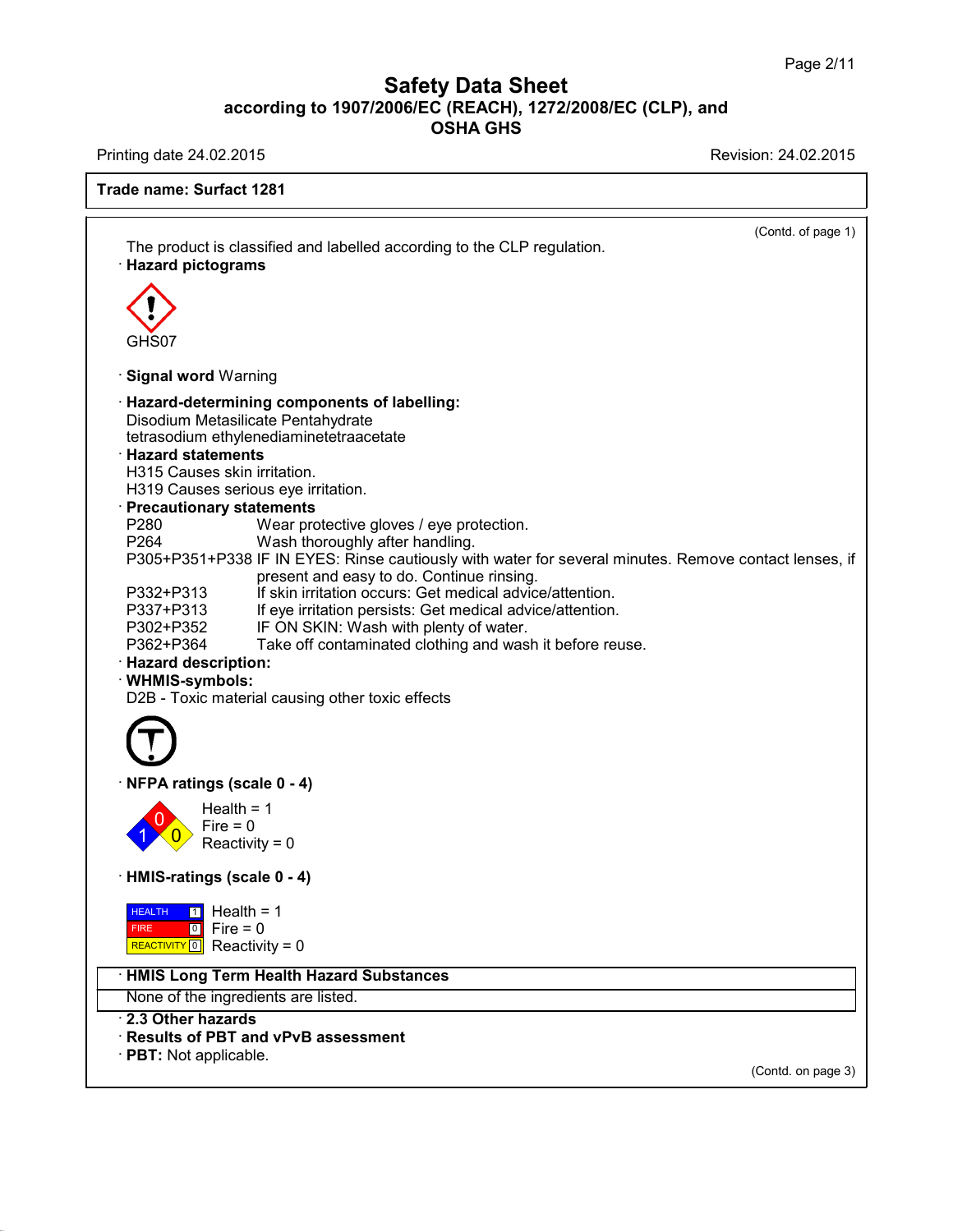Printing date 24.02.2015 **Printing date 24.02.2015** 

(Contd. of page 2)

**Trade name: Surfact 1281**

· **vPvB:** Not applicable.

#### **SECTION 3: Composition/information on ingredients**

#### · **3.2 Mixtures**

· **Description:** Mixture of substances listed below with nonhazardous additions.

| <b>Dangerous components:</b>                                                                                  |                                                                                                                                     |          |
|---------------------------------------------------------------------------------------------------------------|-------------------------------------------------------------------------------------------------------------------------------------|----------|
| CAS: 68131-39-5<br>NLP: 500-195-7                                                                             | alcohols, C12-15, ethoxylated<br>$\overline{\mathsf{X}}$ Xi R41; $\overline{\mathsf{Y}}$ N R50                                      | $1 - 5%$ |
| CAS: 10213-79-3                                                                                               | Eye Dam. 1, H318<br>Aquatic Acute 1, H400<br>Disodium Metasilicate Pentahydrate                                                     | $1 - 5%$ |
| EINECS: 229-912-9                                                                                             | $\Box$ C R34; $\times$ Xi R37<br><b>EXAMPLE 2001 Skin Corr. 1B, H314</b><br><b>◇ STOT SE 3, H335</b>                                |          |
| CAS: 64-02-8<br>EINECS: 200-573-9<br>Index number: 607-428-00-2 $\overline{\Leftrightarrow}$ Eye Dam. 1, H318 | tetrasodium ethylenediaminetetraacetate<br>$\mathsf{\times}$ Xn R20/22; $\mathsf{\times}$ Xi R41<br>$\bigotimes$ Acute Tox. 4, H302 | $1 - 5%$ |

#### · **Additional information:**

For the listed ingredients, the identity and exact percentages are being withheld as a trade secret. For the wording of the listed risk phrases refer to section 16.

#### **SECTION 4: First aid measures**

#### · **4.1 Description of first aid measures**

- · **General information:** Immediately remove any clothing soiled by the product.
- · **After inhalation:** Supply fresh air; consult doctor in case of complaints.
- · **After skin contact:**

Immediately rinse with water.

If skin irritation continues, consult a doctor.

#### · **After eye contact:**

Protect unharmed eye.

Remove contact lenses if worn.

Rinse opened eye for several minutes under running water. If symptoms persist, consult a doctor.

#### · **After swallowing:**

Rinse out mouth and then drink plenty of water.

Do not induce vomiting; call for medical help immediately.

· **4.2 Most important symptoms and effects, both acute and delayed**

Irritating to eyes and skin.

Cramp

40.1.0

Gastric or intestinal disorders when ingested.

Nausea in case of ingestion.

· **Hazards** No further relevant information available.

(Contd. on page 4)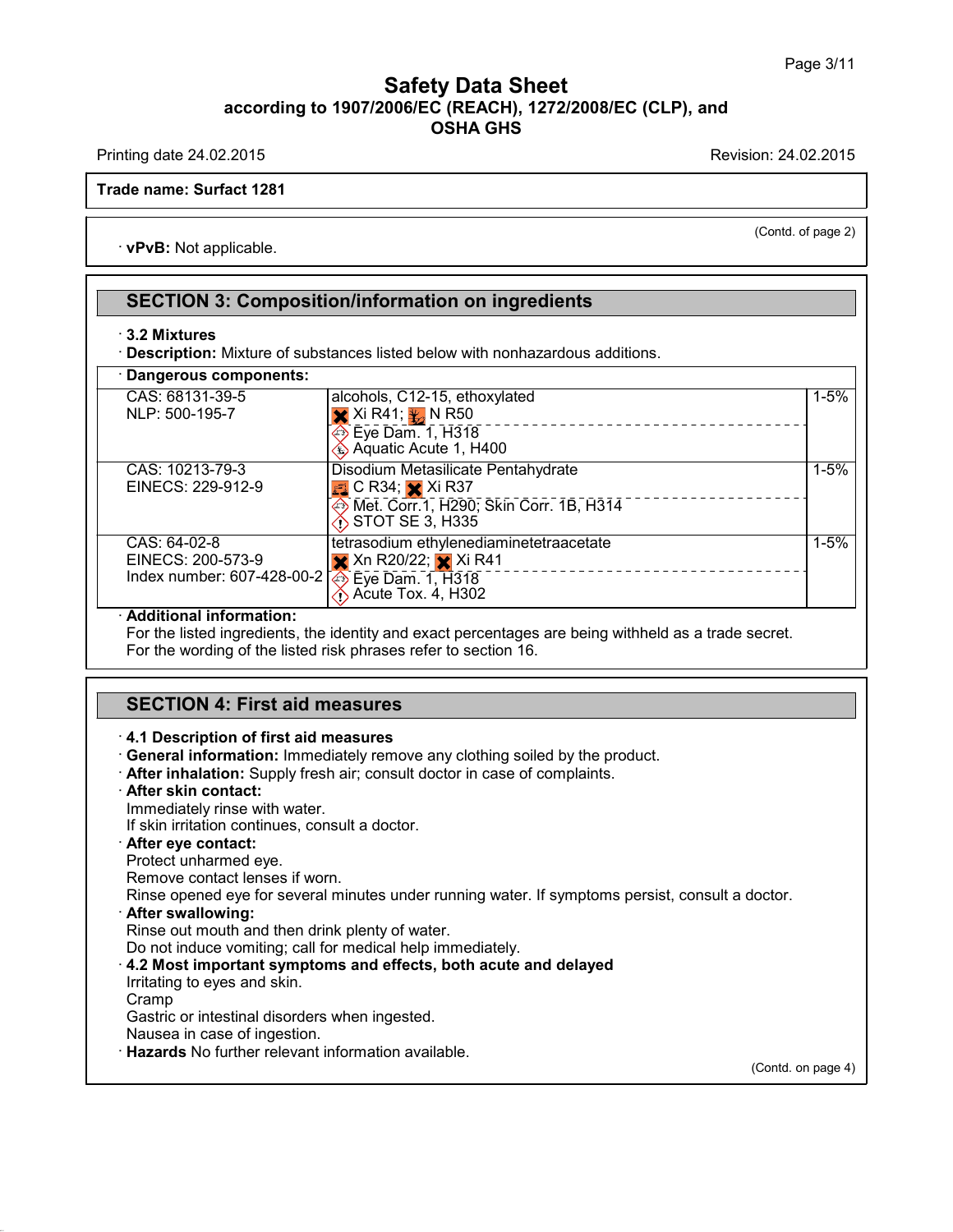Printing date 24.02.2015 **Printing date 24.02.2015** 

(Contd. of page 3)

**Trade name: Surfact 1281**

#### · **4.3 Indication of any immediate medical attention and special treatment needed** No further relevant information available.

#### **SECTION 5: Firefighting measures**

- · **5.1 Extinguishing media**
- · **Suitable extinguishing agents:** Use fire extinguishing methods suitable to surrounding conditions.
- · **For safety reasons unsuitable extinguishing agents:** None.
- · **5.2 Special hazards arising from the substance ormixture**
- Formation of toxic gases is possible during heating or in case of fire.
- · **5.3 Advice for firefighters**

#### · **Protective equipment:**

Wear self-contained respiratory protective device.

Wear fully protective suit.

· **Additional information** No further relevant information available.

#### **SECTION 6: Accidental release measures**

#### · **6.1 Personal precautions, protective equipment and emergency procedures**

Wear protective equipment. Keep unprotected persons away.

Ensure adequate ventilation

For large spills, use respiratory protective device against the effects of fumes/dust/aerosol.

· **6.2 Environmental precautions:**

Do not allow undiluted product or large quantities of it to reach ground water, water course or sewage system.

#### · **6.3 Methods and material for containment and cleaning up:**

Absorb with liquid-binding material (sand, diatomite, acid binders, universal binders, sawdust).

Dispose contaminated material as waste according to item 13.

Send for recovery or disposal in suitable receptacles.

Clean the affected area carefully; suitable cleaners are:

Warm water

40.1.0

#### · **6.4 Reference to other sections**

See Section 7 for information on safe handling.

See Section 8 for information on personal protection equipment.

See Section 13 for disposal information.

## **SECTION 7: Handling and storage**

#### · **7.1 Precautions for safe handling**

Prevent formation of aerosols.

Use only in well ventilated areas.

Avoid splashes or spray in enclosed areas.

· **Information about fire - and explosion protection:** No special measures required.

(Contd. on page 5)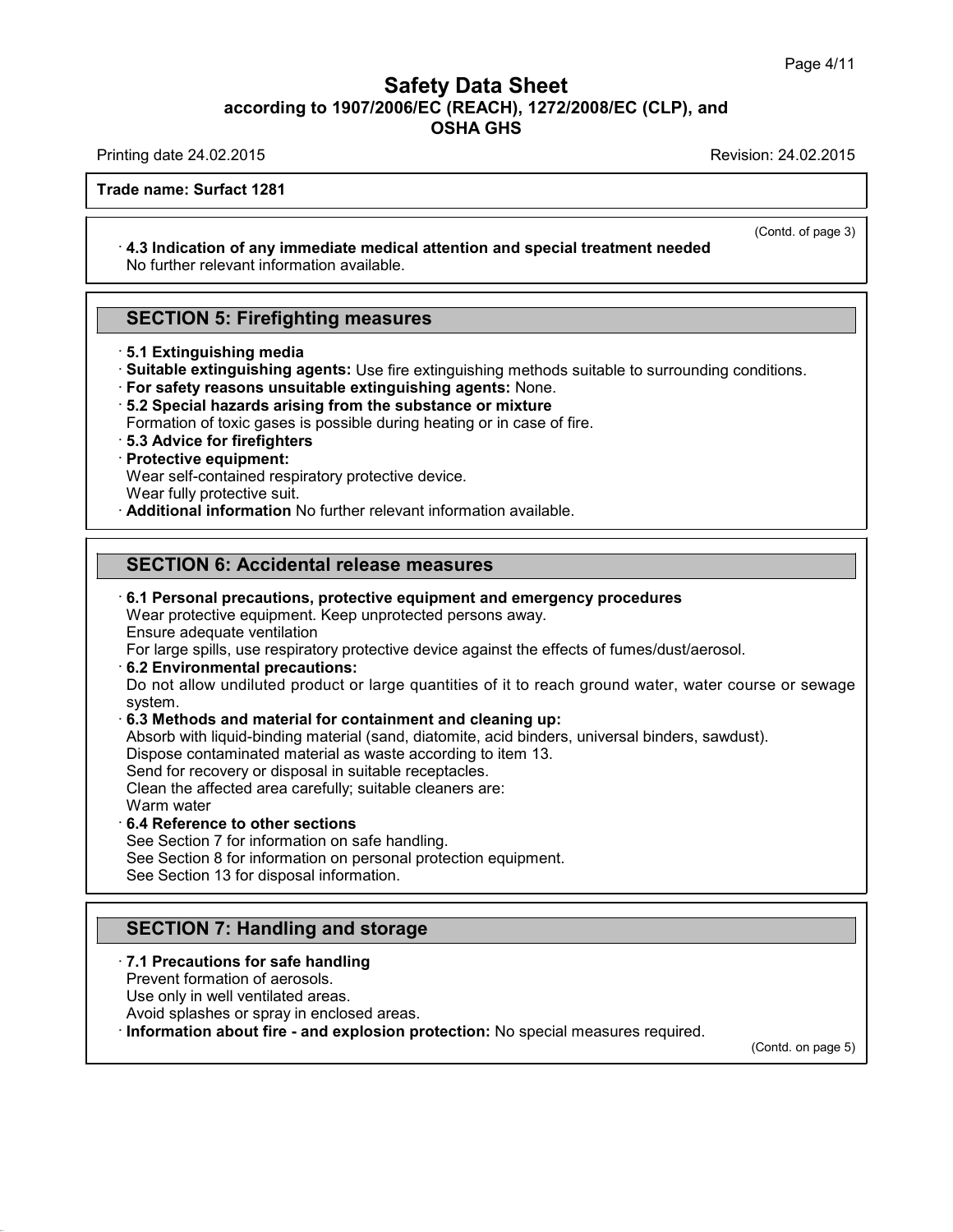Printing date 24.02.2015 **Printing date 24.02.2015** 

**Trade name: Surfact 1281**

(Contd. of page 4)

· **7.2 Conditions for safe storage, including any incompatibilities** · **Storage:** · **Requirements to be met by storerooms and receptacles:**

Store only in the original receptacle.

Unsuitable material for receptacle: aluminium.

- · **Information about storage in one common storage facility:** Store away from foodstuffs. Do not store together with oxidising and acidic materials. Store away from metals.
- · **Further information about storage conditions:** Store in cool, dry conditions in well sealed receptacles. Keep container tightly sealed.

· **7.3 Specific end use(s)** No further relevant information available.

## **SECTION 8: Exposure controls/personal protection**

· **Additional information about design of technical facilities:** No further data; see item 7.

- · **8.1 Control parameters**
- · **Ingredients with limit values that require monitoring at the workplace:**

The product does not contain any relevant quantities of materials with critical values that have to be monitored at the workplace.

- · **DNELs** No further relevant information available.
- · **PNECs** No further relevant information available.
- · **Additional information:** The lists valid during the making were used as basis.
- · **8.2 Exposure controls**
- · **Personal protective equipment:**
- · **General protective and hygienic measures:**
- The usual precautionary measures are to be adhered to when handling chemicals.

Keep away from foodstuffs, beverages and feed.

Immediately remove all soiled and contaminated clothing.

Do not inhale gases / fumes / aerosols.

Wash hands before breaks and at the end of work.

- Avoid contact with the eyes and skin.
- · **Respiratory protection:**

Not required under normal conditions of use. For large spills, respiratory protection may be advisable. Use suitable respiratory protective device when aerosol or mist is formed. · **Protection of hands:**



40.1.0

Protective gloves

The glove material has to be impermeable and resistant to the product/ the substance/ the preparation. Selection of the glove material on consideration of the penetration times, rates of diffusion and the degradation.

(Contd. on page 6)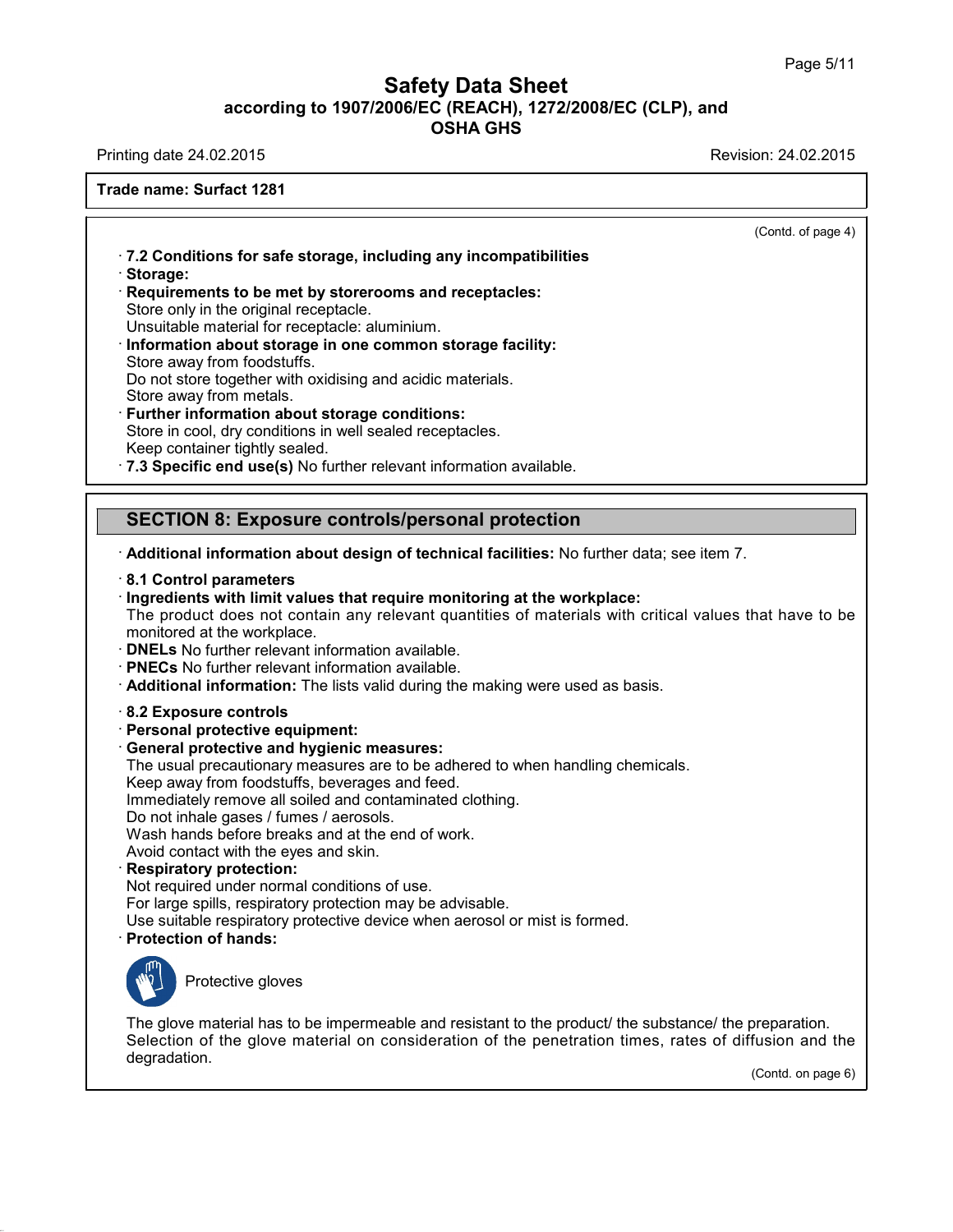Printing date 24.02.2015 Revision: 24.02.2015

40.1.0

**Trade name: Surfact 1281**

(Contd. on page 7)

|                                                                                                                                                            | (Contd. of page 5)                                                                                                                                                                                                                                                                                                                                                                                                                                                                                                       |
|------------------------------------------------------------------------------------------------------------------------------------------------------------|--------------------------------------------------------------------------------------------------------------------------------------------------------------------------------------------------------------------------------------------------------------------------------------------------------------------------------------------------------------------------------------------------------------------------------------------------------------------------------------------------------------------------|
| $\cdot$ Material of gloves<br>checked prior to the application.<br>Penetration time of glove material<br>be observed.<br>Nitrile rubber, NBR<br>PVC gloves | The selection of the suitable gloves does not only depend on the material, but also on further marks of<br>quality and varies from manufacturer to manufacturer. As the product is a preparation of several<br>substances, the resistance of the glove material can not be calculated in advance and has therefore to be<br>The exact break through time has to be found out by the manufacturer of the protective gloves and has to<br>· For the permanent contact gloves made of the following materials are suitable: |
| · Eye protection:                                                                                                                                          |                                                                                                                                                                                                                                                                                                                                                                                                                                                                                                                          |
| Safety glasses                                                                                                                                             |                                                                                                                                                                                                                                                                                                                                                                                                                                                                                                                          |
| Risk management measures<br>See Section 7 for additional information.                                                                                      |                                                                                                                                                                                                                                                                                                                                                                                                                                                                                                                          |
| No further relevant information available.                                                                                                                 |                                                                                                                                                                                                                                                                                                                                                                                                                                                                                                                          |
| <b>SECTION 9: Physical and chemical properties</b>                                                                                                         |                                                                                                                                                                                                                                                                                                                                                                                                                                                                                                                          |
| 9.1 Information on basic physical and chemical properties                                                                                                  |                                                                                                                                                                                                                                                                                                                                                                                                                                                                                                                          |
| $\cdot$ General Information                                                                                                                                |                                                                                                                                                                                                                                                                                                                                                                                                                                                                                                                          |
| · Appearance:<br>Form:                                                                                                                                     | Liquid                                                                                                                                                                                                                                                                                                                                                                                                                                                                                                                   |
| Colour:                                                                                                                                                    | Green                                                                                                                                                                                                                                                                                                                                                                                                                                                                                                                    |
| · Odour:<br>· Odour threshold:                                                                                                                             | Odourless<br>Not determined.                                                                                                                                                                                                                                                                                                                                                                                                                                                                                             |
| $\cdot$ pH-value at 20 °C (68 °F):                                                                                                                         | 12,5                                                                                                                                                                                                                                                                                                                                                                                                                                                                                                                     |
| Change in condition                                                                                                                                        |                                                                                                                                                                                                                                                                                                                                                                                                                                                                                                                          |
| <b>Melting point/Melting range:</b><br><b>Boiling point/Boiling range:</b>                                                                                 | Not Determined.<br>Undetermined.                                                                                                                                                                                                                                                                                                                                                                                                                                                                                         |
| · Flash point:                                                                                                                                             | Not applicable.                                                                                                                                                                                                                                                                                                                                                                                                                                                                                                          |
| · Flammability (solid, gaseous):                                                                                                                           | Not applicable.                                                                                                                                                                                                                                                                                                                                                                                                                                                                                                          |
| · Auto/Self-ignition temperature:                                                                                                                          | Not determined.                                                                                                                                                                                                                                                                                                                                                                                                                                                                                                          |
| Decomposition temperature:                                                                                                                                 | Not determined.                                                                                                                                                                                                                                                                                                                                                                                                                                                                                                          |
| · Self-igniting:                                                                                                                                           | Product is not self-igniting.                                                                                                                                                                                                                                                                                                                                                                                                                                                                                            |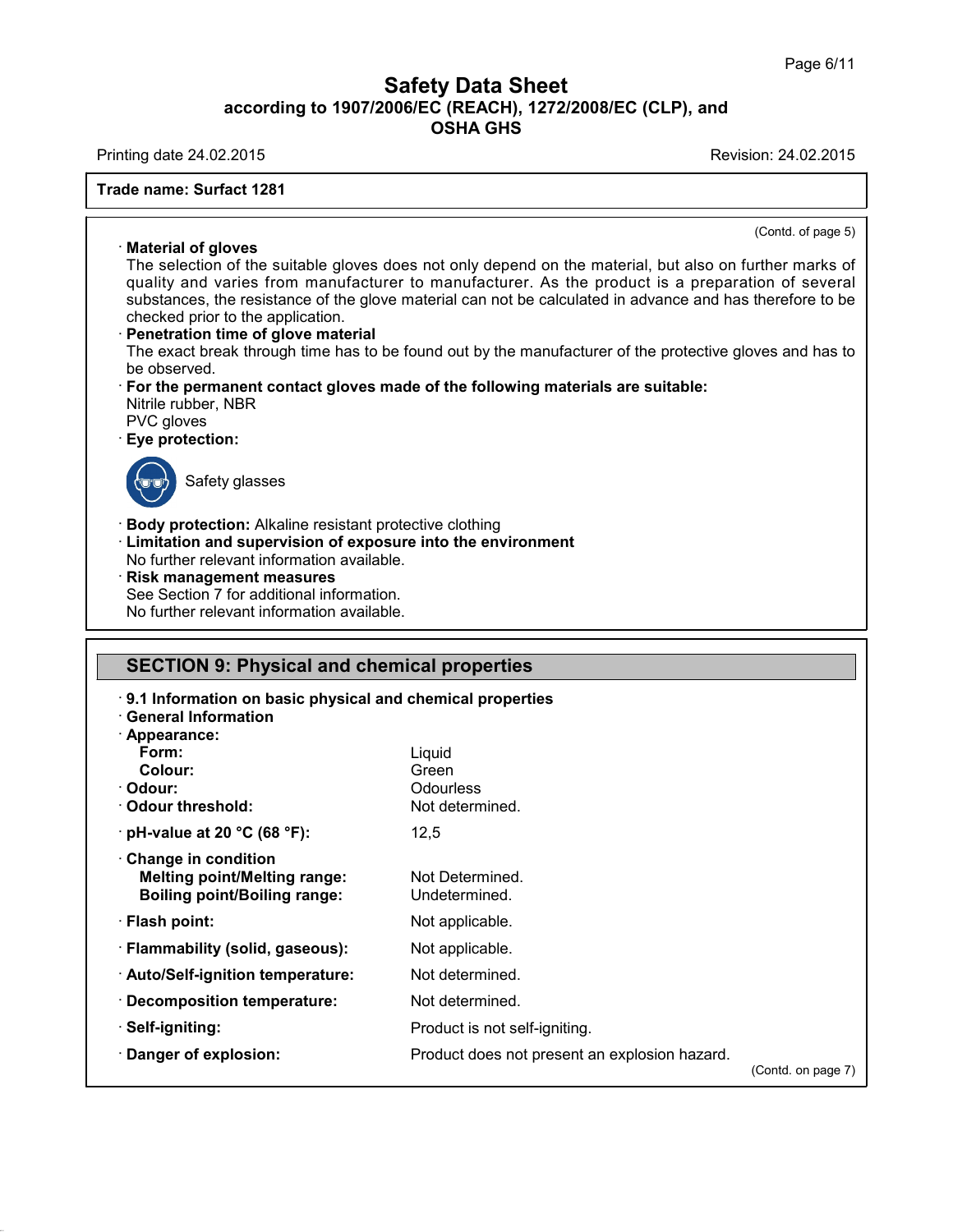Printing date 24.02.2015 **Printing date 24.02.2015** 

**Trade name: Surfact 1281**

(Contd. of page 6) · **Explosion limits: Lower:** Not determined. Upper: Not determined. · **Vapour pressure:** Not determined. **Pensity:** Not determined.<br> **Relative density**<br>
Relative density **Not determined. · Relative density Vapour density** Not determined. **Evaporation rate** Not determined. · **Solubility in / Miscibility with water:** Water: The Manuscripture of the Fully miscible. · **Partition coefficient (n-octanol/water):** Not determined. · **Viscosity: Dynamic:** Not determined.<br> **Kinematic:** Not determined. **Kinematic:** Not determined.<br> **Results:** No further relevant and No further relevant Results: No further relevant and No. · **9.2 Other information** No further relevant information available.

#### **SECTION 10: Stability and reactivity**

- · **10.1 Reactivity**
- · **10.2 Chemical stability**
- · **Thermal decomposition / conditions to be avoided:**
- No decomposition if used and stored according to specifications.
- · **10.3 Possibility of hazardous reactions**
- Toxic fumes may be released if heated above the decomposition point.

Reacts with strong acids and oxidising agents.

Reacts with certain metals.

#### · **10.4 Conditions to avoid**

Store away from oxidising agents.

Keep away from heat and direct sunlight.

- · **10.5 Incompatible materials:** No further relevant information available.
- · **10.6 Hazardous decomposition products:**
- Carbon monoxide and carbon dioxide Nitrogen oxides

## **SECTION 11: Toxicological information**

- · **11.1 Information on toxicological effects**
- · **Acute toxicity:**

40.1.0

- · **LD/LC50 values relevant for classification:** None.
- · **Primary irritant effect:**
- · **on the skin:** Irritant to skin and mucous membranes.
- · **on the eye:** Irritating effect.
- · **Sensitisation:** No sensitising effects known.

(Contd. on page 8)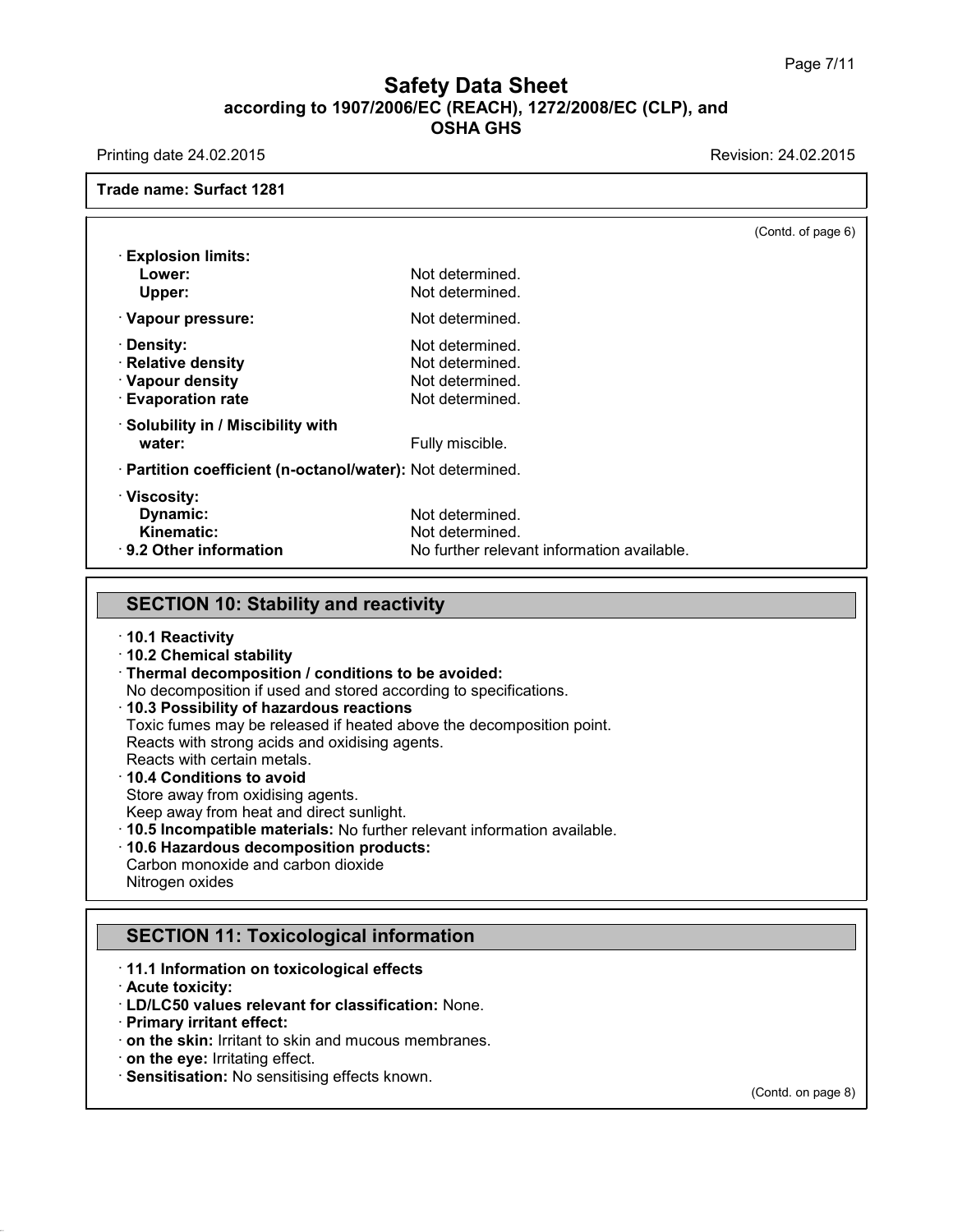Printing date 24.02.2015 Revision: 24.02.2015

(Contd. of page 7)

**Trade name: Surfact 1281**

· **Subacute to chronic toxicity:** No further relevant information available.

· **Acute effects (acute toxicity, irritation and corrosivity):**

Causes skin and eye irritation.

Irritating to eyes.

· **Repeated dose toxicity:** No further relevant information available.

## **SECTION 12: Ecological information**

· **12.1 Toxicity**

· **Aquatic toxicity:** No further relevant information available.

- · **12.2 Persistence and degradability** No further relevant information available.
- · **12.3 Bioaccumulative potential** No further relevant information available.
- · **12.4 Mobility in soil** No further relevant information available.
- · **Ecotoxical effects:**

· **Remark:** After neutralisation a reduction of the harming action may be recognised

- · **Additional ecological information:**
- · **General notes:**

Water hazard class 1 (German Regulation) (Self-assessment): slightly hazardous for water Do not allow undiluted product or large quantities of it to reach ground water, water course or sewage system.

Rinse off of bigger amounts into drains or the aquatic environment may lead to increased pH-values. A high pH-value harms aquatic organisms.If the dilution of the use-level pH-value is considerably reduced, the aqueous waste, emptied into drains, is only low water-dangerous.

#### · **12.5 Results of PBT and vPvB assessment**

- · **PBT:** Not applicable.
- · **vPvB:** Not applicable.
- · **12.6 Other adverse effects** No further relevant information available.

#### **SECTION 13: Disposal considerations**

#### · **13.1 Waste treatment methods**

#### · **Recommendation**

Small amounts may be diluted with plenty of water and washed away. Dispose of larger amounts in accordance with Local Authority requirements.

The user of this material has the responsibility to dispose of unused material, residues and containers in compliance with all relevant local, state and federal laws and regulations regarding treatment, storage and disposal for hazardous and nonhazardous wastes. Residual materials should be treated as hazardous.

#### · **Uncleaned packaging:**

- · **Recommendation:** Disposal must be made according to official regulations.
- · **Recommended cleansing agents:** Water only.

## **SECTION 14: Transport information**

· **14.1 UN-Number**

40.1.0

· **DOT, ADR, ADN, IMDG, IATA** Not Regulated

(Contd. on page 9)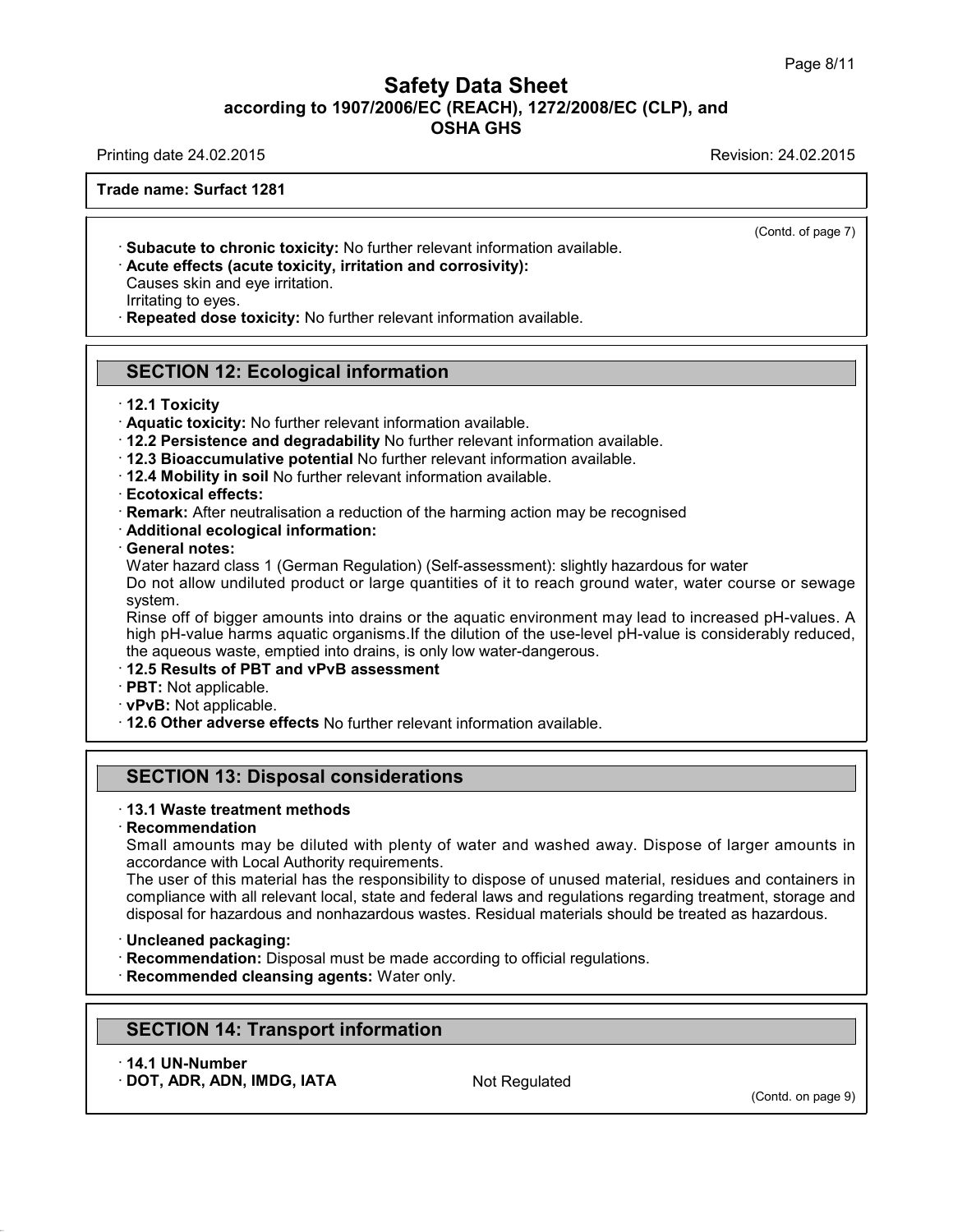Printing date 24.02.2015 **Printing date 24.02.2015** 

(Contd. of page 8)

**Trade name: Surfact 1281**

| $\cdot$ 14.2 UN proper shipping name<br>· DOT, ADR, ADN, IMDG, IATA<br>14.3 Transport hazard class(es) | Not Regulated   |  |
|--------------------------------------------------------------------------------------------------------|-----------------|--|
| · DOT, ADR, ADN, IMDG, IATA                                                                            |                 |  |
| ∴Class                                                                                                 | Not Regulated   |  |
| 14.4 Packing group                                                                                     |                 |  |
| · DOT, ADR, IMDG, IATA                                                                                 | Not Regulated   |  |
| 14.5 Environmental hazards:                                                                            |                 |  |
| · Marine pollutant:                                                                                    | No              |  |
| 14.6 Special precautions for user                                                                      | Not applicable. |  |
| 14.7 Transport in bulk according to Annex II of                                                        |                 |  |
| <b>MARPOL73/78 and the IBC Code</b>                                                                    | Not applicable. |  |
| · UN "Model Regulation":                                                                               |                 |  |

## **SECTION 15: Regulatory information**

· **15.1 Safety, health and environmental regulations/legislation specific for the substance ormixture** · **United States (USA)** · **SARA** · **Section 355 (extremely hazardous substances):** None of the ingredients are listed. · **Section 313 (Specific toxic chemical listings):** None of the ingredients are listed. · **TSCA (Toxic Substances Control Act):** All ingredients are listed. · **Proposition 65 (California):** · **Chemicals known to cause cancer:**

None of the ingredients is listed.

· **Chemicals known to cause reproductive toxicity for females:**

None of the ingredients are listed.

· **Chemicals known to cause reproductive toxicity for males:**

None of the ingredients are listed.

· **Chemicals known to cause developmental toxicity:**

None of the ingredients are listed.

· **Carcinogenic Categories**

40.1.0

· **EPA (Environmental Protection Agency)**

None of the ingredients are listed.

· **IARC (International Agency for Research on Cancer)**

None of the ingredients are listed.

(Contd. on page 10)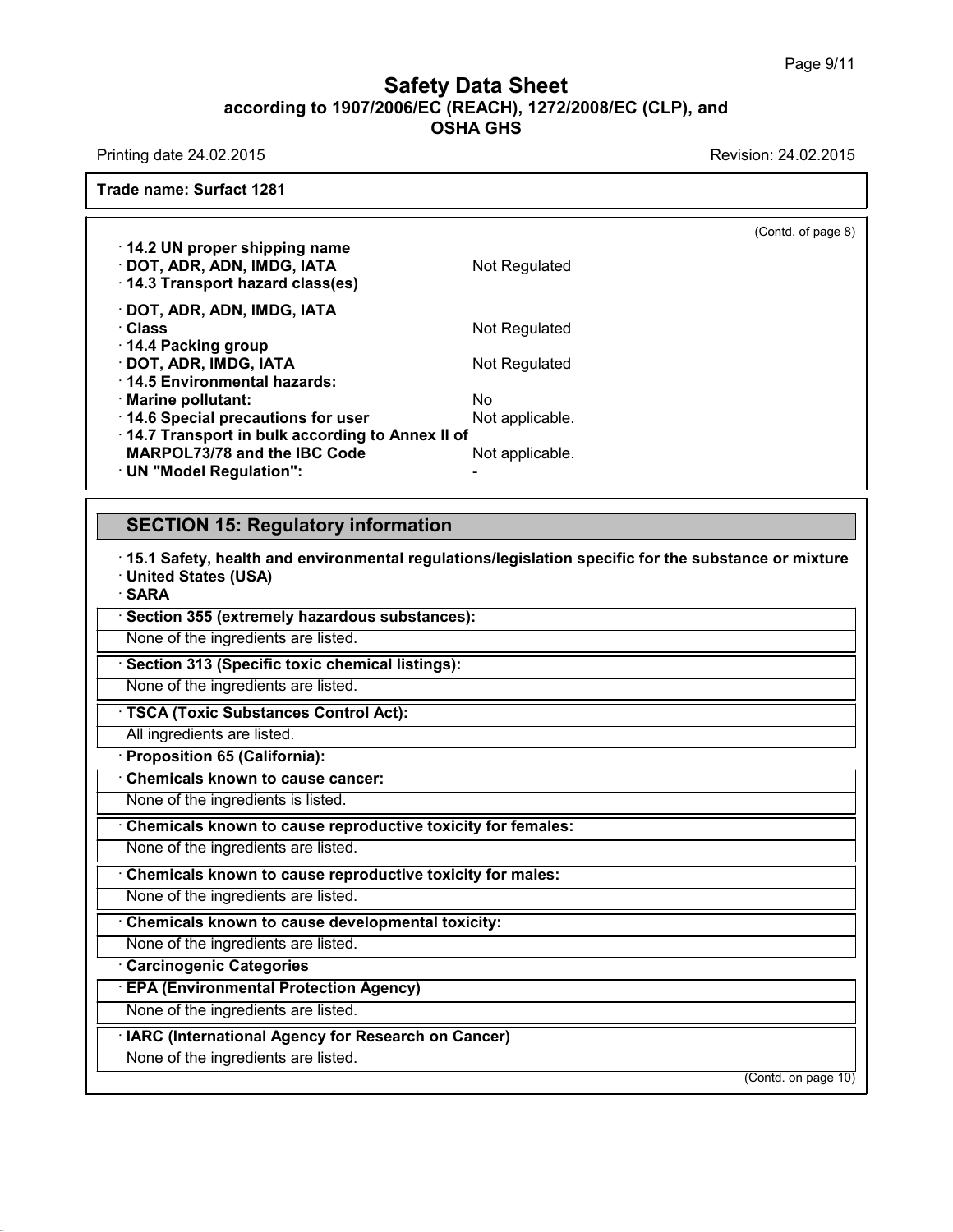Printing date 24.02.2015 Revision: 24.02.2015

**Trade name: Surfact 1281**

(Contd. of page 9)

· **TLV (Threshold Limit Value established by ACGIH)**

None of the ingredients are listed.

#### · **NIOSH-Ca (National Institute for Occupational Safety and Health)**

None of the ingredients are listed.

· **Canada**

· **Canadian Domestic Substances List (DSL)**

All ingredients are listed.

#### · **Canadian Ingredient Disclosure list (limit 0.1%)**

None of the ingredients are listed.

· **Canadian Ingredient Disclosure list (limit 1%)**

None of the ingredients are listed.

#### · **Other regulations, limitations and prohibitive regulations**

This product has been classified in accordance with hazard criteria of the Controlled Products Regulations and the SDS contains all the information required by the Controlled Products Regulations.

· **Substances of very high concern (SVHC) according to REACH, Article 57**

None of the ingredients are listed.

· **15.2 Chemical safety assessment:** A Chemical Safety Assessment has not been carried out.

#### **SECTION 16: Other information**

This information is based on our present knowledge. However, this shall not constitute a guarantee for any specific product features and shall not establish a legally valid contractual relationship.

#### · **Relevant phrases**

H290 May be corrosive to metals.

- H302 Harmful if swallowed.
- H314 Causes severe skin burns and eye damage.
- H318 Causes serious eye damage.
- H335 May cause respiratory irritation.
- H400 Very toxic to aquatic life.

#### R20/22 Harmful by inhalation and if swallowed.

40.1.0

- R34 Causes burns.<br>R37 Irritating to resi R37 Irritating to respiratory system.<br>R41 Risk of serious damage to ever
- 
- R41 Risk of serious damage to eyes.<br>R50 Very toxic to aquatic organisms. Very toxic to aquatic organisms.

#### · **Abbreviations and acronyms:**

ADR: Accord européen sur le transport des marchandises dangereuses par Route (European Agreement concerning the International Carriage of Dangerous Goods by Road) IMDG: International Maritime Code for Dangerous Goods

DOT: US Department of Transportation

IATA: International Air Transport Association

- GHS: Globally Harmonised System of Classification and Labelling of Chemicals
- ACGIH: American Conference of Governmental Industrial Hygienists
- EINECS: European Inventory of Existing Commercial Chemical Substances

ELINCS: European List of Notified Chemical Substances

(Contd. on page 11)